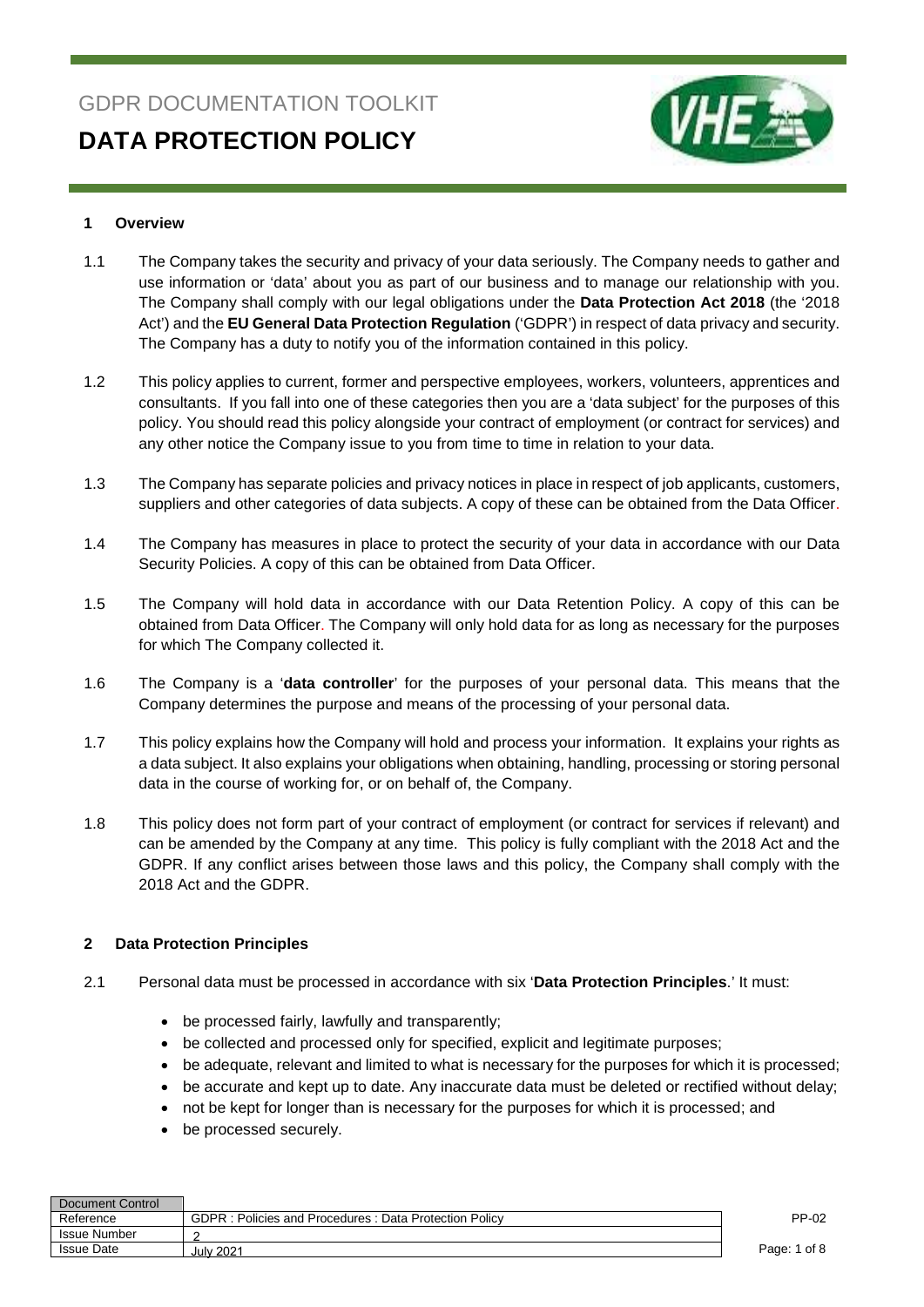### **DATA PROTECTION POLICY**



The Company are accountable for these principles and must be able to show that the Company are compliant.

#### 3 **How the Company define personal data**

- 3.1 '**Personal data**' means information which relates to a living person who can be **identified** from that data (a '**data subject**') on its own, or when taken together with other information which is likely to come into our possession. It includes any expression of opinion about the person and an indication of the intentions of the Company or others, in respect of that person. It does not include anonymised data.
- 3.2 This policy applies to all personal data whether it is stored electronically, on paper or on other materials.
- 3.3 This personal data might be provided to the Company by you, or someone else (such as a former employer, your doctor, or a credit reference agency), or it could be created by the Company. It could be provided or created during the recruitment process or during the course of the contract of employment (or services) or after its termination. It could be created by your manager or other colleagues.
- 3.4 The Company will collect and use the following types of personal data about you:
	- recruitment information such as your application form and CV, references, qualifications and membership of any professional bodies and details of any pre-employment assessments;
	- your contact details and date of birth;
	- the contact details for your emergency contacts;
	- your gender;
	- your marital status and family details;
	- information about your contract of employment (or services) including start and end dates of employment, role and location, working hours, details of promotion, salary (including details of previous remuneration), pension, benefits and holiday entitlement;
	- your bank details and information in relation to your tax status including your national insurance number;
	- your identification documents including passport and driving licence and information in relation to your immigration status and right to work for The Company;
	- information relating to disciplinary or grievance investigations and proceedings involving you (whether or not you were the main subject of those proceedings);
	- information relating to your performance and behaviour at work;
	- training records;
	- electronic information in relation to your use of IT systems/swipe cards/telephone systems;
	- your images (whether captured on CCTV, by photograph or video);
	- any other category of personal data which the Company may notify you of from time to time;
	- DBS/Security checks

| Document Control    |                                                                   |              |
|---------------------|-------------------------------------------------------------------|--------------|
| Reference           | <b>GDPR</b><br>: Policies and Procedures : Data Protection Policv | PP-02        |
| <b>Issue Number</b> |                                                                   |              |
| <b>Issue Date</b>   | July 21                                                           | Page: 2 of 8 |
|                     |                                                                   |              |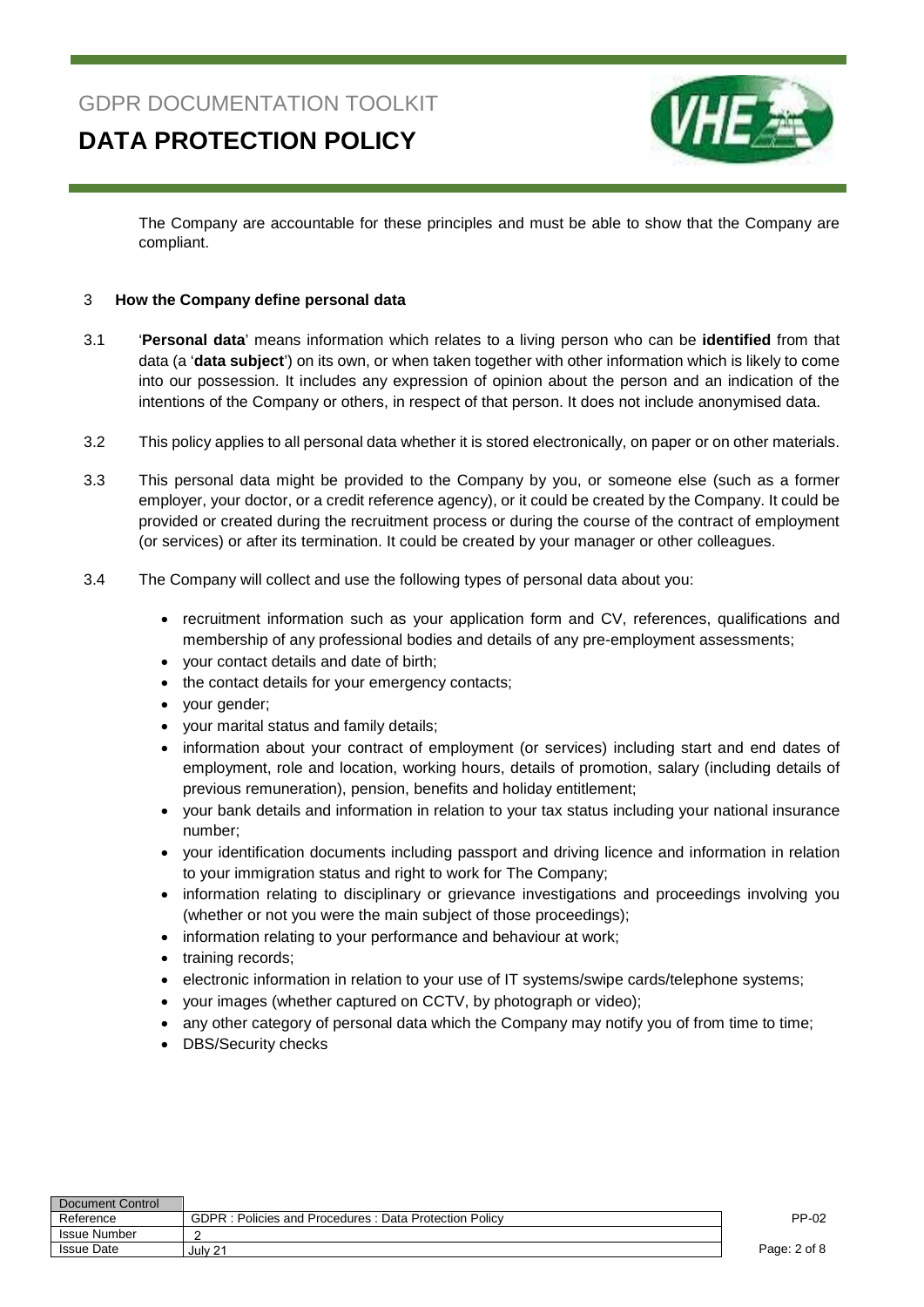## **DATA PROTECTION POLICY**



#### **4 Definition of special categories of personal data**

#### 4.1 '**Special categories of personal data**' are types of personal data consisting of information as to:

- your racial or ethnic origin;
- your political opinions;
- your religious or philosophical beliefs;
- your trade union membership;
- your genetic or biometric data;
- your health;
- your sex life and sexual orientation; and
- any criminal convictions and offences.

The Company will hold and use any of these special categories of your personal data in accordance with the law.

#### **5 Definition of processing**

- 5.1 **'Processing'** means any operation which is performed on personal data such as:
	- collection, recording, organisation, structuring or storage;
	- adaption or alteration;
	- retrieval, consultation or use;
	- disclosure by transmission, dissemination or otherwise making available;
	- alignment or combination; and
	- restriction, destruction or erasure.

This includes processing personal data which forms part of a filing system and any automated processing.

#### **6 How the Company will process your personal data?**

- 6.1 The Company will process your personal data (including 'special categories' of personal data) in accordance with our obligations under the 2018 Act.
- 6.2 The Company will use your personal data for:
	- performing the contract of employment (or services) between the Company:
	- complying with any legal obligation; or
	- if it is necessary for our legitimate interests (or for the legitimate interests of someone else). However, the Company can only do this if your interests and rights do not override ours (or theirs). You have the right to challenge our legitimate interests and request that the Company stop this processing. See details of your rights in section 12 below.

The Company will process your personal data. The Company will not use your personal data for an unrelated purpose without telling you about it and the legal basis that the Company intend to rely on for processing it.

| Document Control    |                                                                   |              |
|---------------------|-------------------------------------------------------------------|--------------|
| Reference           | <b>GDPR</b><br>: Policies and Procedures : Data Protection Policv | PP-02        |
| <b>Issue Number</b> |                                                                   |              |
| <b>Issue Date</b>   | July 21                                                           | Page: 3 of 8 |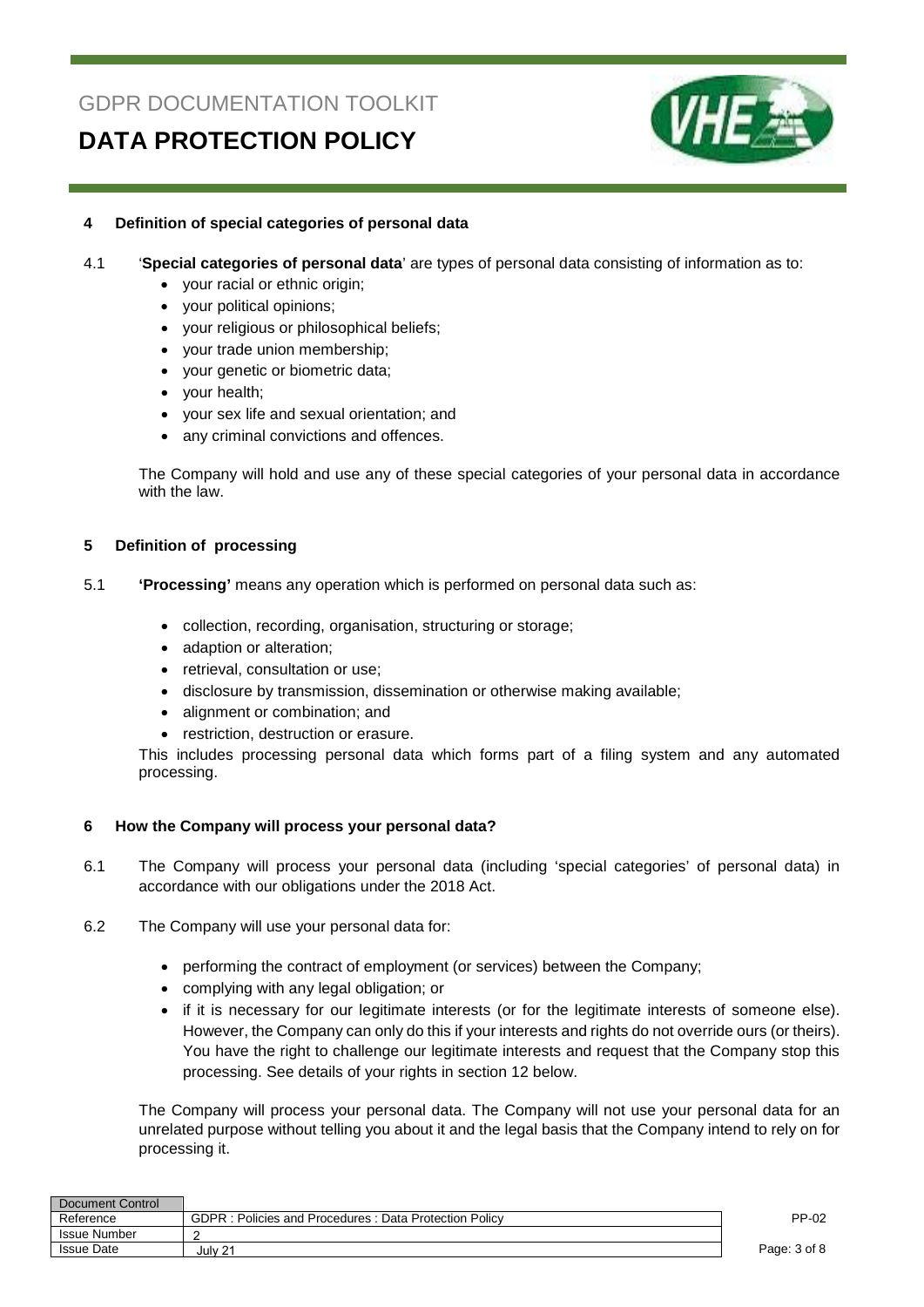**DATA PROTECTION POLICY** 



If you choose not to provide the Company with certain personal data you should be aware that the Company may not be able to carry out certain parts of the contract between us. For example, if you do not provide the Company with your bank account details the Company may not be able to pay you. It might also stop the Company from complying with certain legal obligations and duties which the Company have such as to pay the right amount of tax to HMRC or to make reasonable adjustments in relation to any disability you may have.

#### 7 **Examples of when the Company might process your personal data**

- 7.1 The Company have to process your personal data in various situations during recruitment, employment and even following termination of your employment.
- 7.2 For example:
	- to decide whether to employ you;
	- to decide how much to pay you, and the other terms of your contract with the Company;
	- to check you have the legal right to work for the Company;
	- to carry out the contract between the Company including where relevant, its termination;
	- training you and reviewing your performance;
	- to decide whether to promote you;
	- to decide whether and how to manage your performance, absence or conduct;
	- to carry out a disciplinary or grievance investigation or procedure in relation to you or someone else;
	- to determine whether the Company need to make reasonable adjustments to your workplace or role because of your disability;
	- to monitor diversity and equal opportunities;
	- to monitor and protect the security (including network security) of the Company, of you, our other staff, customers and others;
	- to monitor and protect the health and safety of you, our other staff, customers and third parties;
	- to pay you and provide pension and other benefits in accordance with the contract between the Company;
	- paying tax and national insurance;
	- to provide a reference upon request from another employer;
	- to pay trade union subscriptions;
	- to pay professional bodies
	- monitoring compliance by you, the Company and others with our policies and our contractual obligations
	- to comply with employment law, immigration law, health and safety law, tax law and other laws which affect the Company;
	- to answer questions from insurers in respect of any insurance policies which relate to you;
	- running our business and planning for the future;
	- the prevention and detection of fraud or other criminal offences;
	- to defend the Company in respect of any investigation or litigation and to comply with any court or tribunal orders for disclosure;
	- any other reason which the Company may notify you of from time to time.

| Document Control    |                                                       |              |
|---------------------|-------------------------------------------------------|--------------|
| Reference           | GDPR: Policies and Procedures: Data Protection Policy | PP-02        |
| <b>Issue Number</b> |                                                       |              |
| <b>Issue Date</b>   | July 21                                               | Page: 4 of 8 |
|                     |                                                       |              |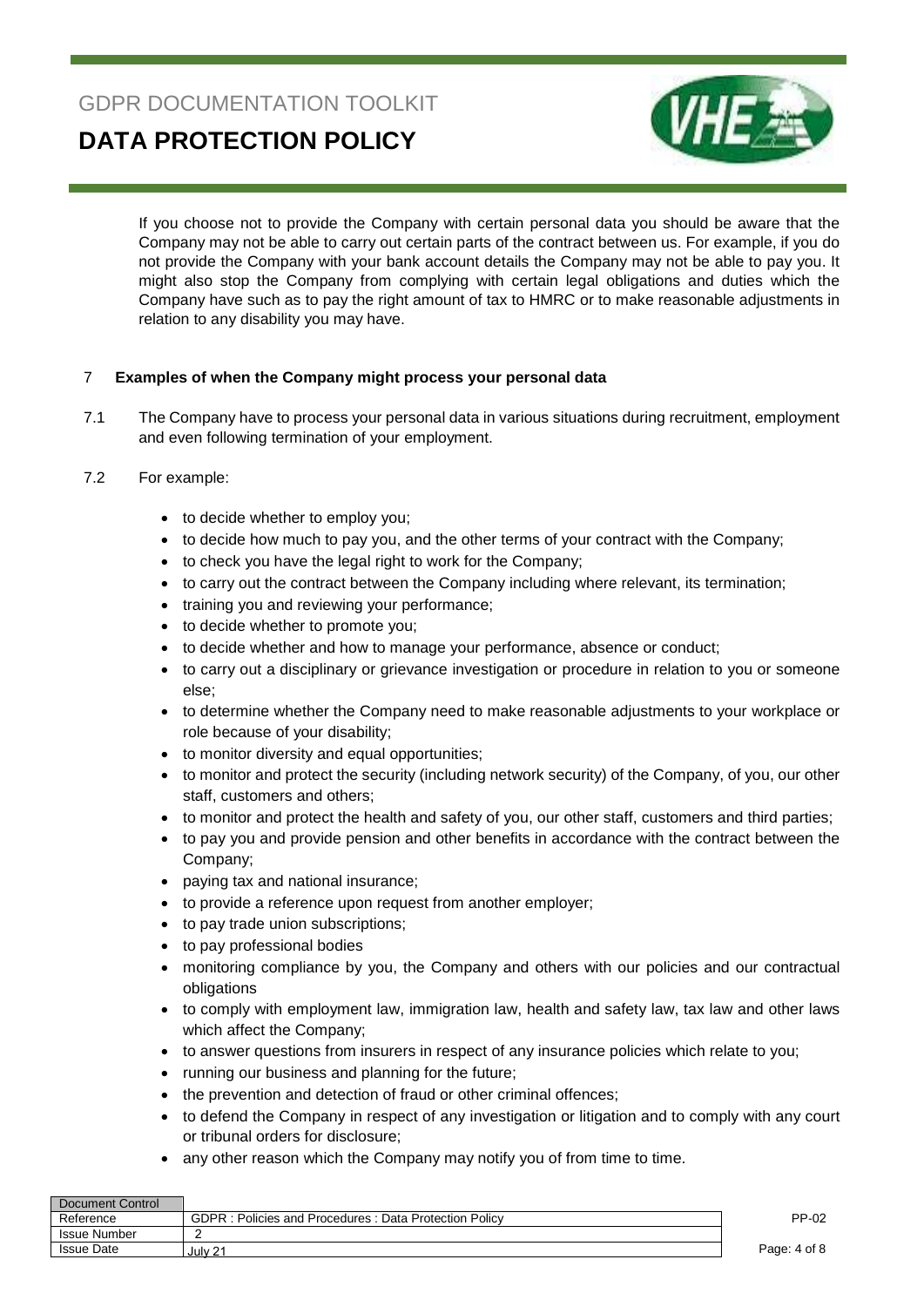**DATA PROTECTION POLICY** 



The Company will only process special categories of your personal data in certain situations in accordance with the law. For example, the Company can do so if the Company have your explicit consent. If the Company asked for your consent to process a special category of personal data then the Company would explain the reasons for their request. You do not need to consent and can withdraw consent later if you choose by contacting the Data Officer.

- 7.3 The Company does not need your consent to process special categories of your personal data when the Company are processing it for the following purposes, which the Company may do:
	- where it is necessary for carrying out rights and obligations under employment law;
	- where it is necessary to protect your vital interests or those of another person where you/they are physically or legally incapable of giving consent;
	- where you have made the data public;
	- where processing is necessary for the establishment, exercise or defence of legal claims; and
	- where processing is necessary for the purposes of occupational medicine or for the assessment of your working capacity.
- 7.4 The Company may need to carry out checks in relation to criminal convictions as a necessity for the legitimate interests of the organisation in fulfilling its contractal requirements with work contracts with clients This data will be retained and erased in accordance with the organisations policies on special category data.

#### **8 Sharing your personal data**

- 8.1 Sometimes the Company might share your personal data with group companies or our contractors and clients/agents/customers to carry out our obligations under our contract with you or for our legitimate interests.
- 8.2 The Company will require those companies to keep your personal data confidential and secure and to protect it in accordance with the law and the Company's policies. They are only permitted to process your data for the lawful purpose for which it has been shared and in accordance with our instructions.
- 8.3 The legitimate activities where the Company use third parties
	- Recruitment with the use of agencies
	- Occupational Health requirements/checks for medicals, D&A tests, medication reviews
	- Private Medical provisions
	- Pension providers
	- **Driving licence checks**
	- Payroll purposes
	- Recognition of a union membership
	- Training and compliance in booking and providing the training required for the role
	- To provide benefits such as Westfield
	- Storing confidential data HR systems and secure storage
- 8.4 The Company do not send your personal data outside the European Economic Area. If this changes you will be notified of this and the protections which are in place to protect the security of your data will be explained.

| Document Control  |                                                                     |              |
|-------------------|---------------------------------------------------------------------|--------------|
| Reference         | <b>GDPR</b><br>: Policies and Procedures:<br>Data Protection Policy | PP-02        |
| Issue Number      |                                                                     |              |
| <b>Issue Date</b> | July 21                                                             | Page: 5 of 8 |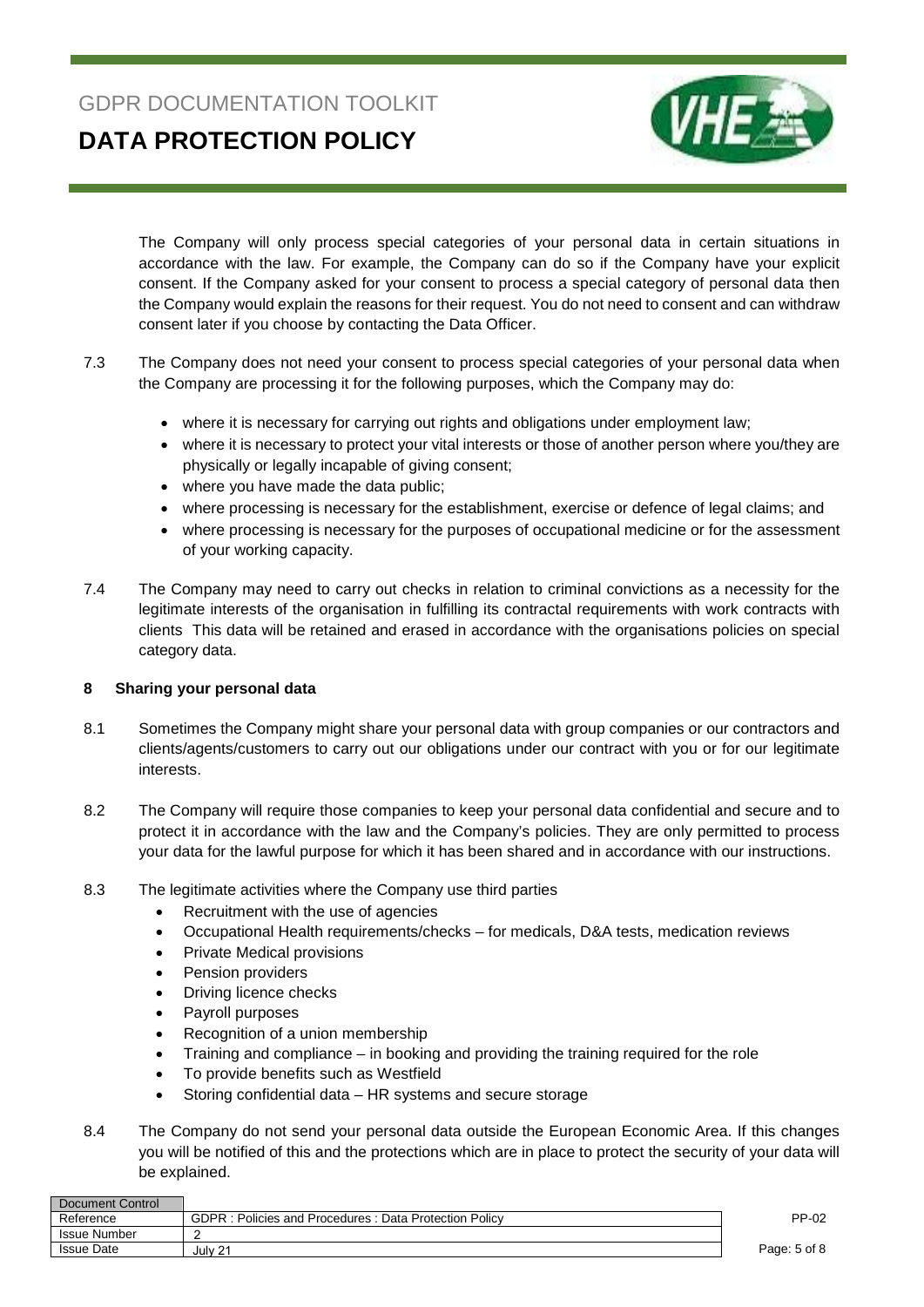

#### 9 **How should you process personal data for the Company?**

- 9.1 Everyone who works for, or on behalf of, the Company is responsible for ensuring data is collected, stored and handled appropriately, in line with this policy and the Company's Data Security and Data Retention policies.
- 9.2 The Company's Data Officer is responsible for reviewing this policy and referring any changes for approval to the Board of Directors on the Company's data protection responsibilities and any risks in relation to the processing of data. You should direct any questions in relation to this policy or data protection to the Data Officer.
- 9.3 You should only access personal data covered by this policy if you need it for the work you do for, or on behalf of the Company and only if you are authorised to do so. You should only use the data for the specified lawful purpose for which it was obtained.
- 9.4 You should not share personal data informally.
- 9.5 You should keep personal data secure and not share it with unauthorised people.
- 9.6 You should regularly review and update any employee/staff personal data that is processed for legitimate purposes.
- 9.7 You should not make unnecessary copies of personal data. You should keep or dispose of any copies securely.
- 9.8 You should use strong passwords to secure any data used. Any documents that are sent via email should be password protected and the password sent via text message or verbally given to the recipient.
- 9.9 You should lock your computer screens and any other devices when not at your desk. In order to secure all data, a clear desk policy should be implemented at the end of each day. Consideration should be given when leaving your desk for meetings and breaks.
- 9.10 Personal data should be encrypted before being transferred electronically to authorise both internal and external contacts. Speak to IT for more information on how to do this.
- 9.11 Consider anonymising data or using separate keys/codes so that the data subject cannot be identified. It is a criminal offence to conceal or destroy personal data which is part of a subject access request (see below). This conduct may also amount to gross misconduct under our disciplinary procedure, which could result in your dismissal.
- 9.12 Do not save personal data to your own personal computers or other devices.
- 9.13 Personal data should never be transferred outside the European Economic Area except in compliance with the law and authorisation of the Data Officer
- 9.14 You should lock drawers and filing cabinets. Do not leave paper with personal data lying about.

| Document Control  |                                                                   |              |
|-------------------|-------------------------------------------------------------------|--------------|
| Reference         | <b>GDPR</b><br>: Policies and Procedures : Data Protection Policy | PP-02        |
| Issue Number      |                                                                   |              |
| <b>Issue Date</b> | July 21                                                           | Page: 6 of 8 |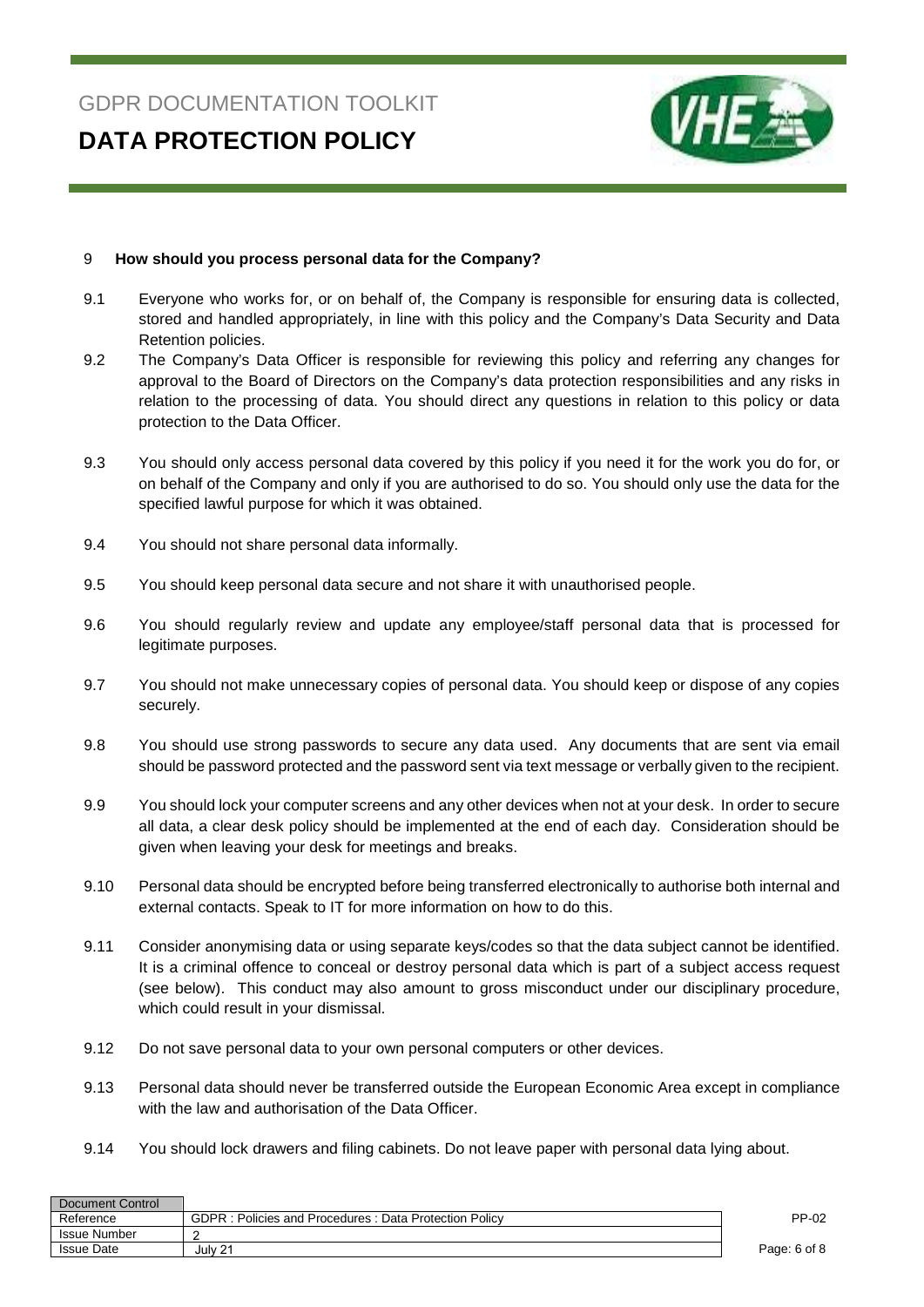

## **DATA PROTECTION POLICY**

- 9.15 You should not take personal data away from the Company's premises without authorisation from your line manager or Data Officer.
- 9.16 Personal data should be shredded and disposed of securely when you have finished with it. Do not save any data un-necessarily.
- 9.17 You should ask for help from our Data Officer if you are unsure about data protection or if you notice any areas of data protection or security the Company can improve upon.
- 9.18 Any deliberate or negligent breach of this policy by you may result in disciplinary action being taken against you in accordance with our disciplinary procedure.

#### **10 Subject access requests**

- 10.1 Data subjects can make a '**subject access request**' ('SAR') to find out the information the Company hold about them. Upon receipt of a request of a SAR you should forward it immediately to the Data Officer who will coordinate a response.
- 10.2 If you would like to make a SAR in relation to your own personal data the request should be submitted on the Subject Access Request form. The form should then be returned to Data Officer for the Company.
- 10.3 The Company will respond within 30 calendar days unless the request is complex or numerous in which case the period in which the Company must respond can be extended by a further 2 months.
- 10.4 There is no fee for making a SAR. However, if your request is manifestly unfounded or excessive the Company may charge a reasonable administrative fee or refuse to respond to your request.

#### **11 How to deal with data breaches**

- 11.1 The Company has a process in place to minimise and prevent data breaches from taking place. Should a breach of personal data occur (whether in respect of you or someone else) then the Company will document and keep evidence of that breach. If the breach is likely to result in a risk to the rights and freedoms of individuals then the Company must also notify the Information Commissioner's Office within 72 hours.
- 11.2 If you are aware of a data breach you must contact Data Officer immediately and keep any evidence you have in relation to the breach.
- 11.3 In the event of a data breach against an employee, the employee must be informed and notified.

#### **12 Your data subject rights**

12.1 You have the right to information about what personal data the Company process, how and on what basis as set out in this policy.

| Document Control  |                                                       |              |
|-------------------|-------------------------------------------------------|--------------|
| Reference         | GDPR: Policies and Procedures: Data Protection Policy | PP-02        |
| Issue Number      |                                                       |              |
| <b>Issue Date</b> | July 21                                               | Page: 7 of 8 |